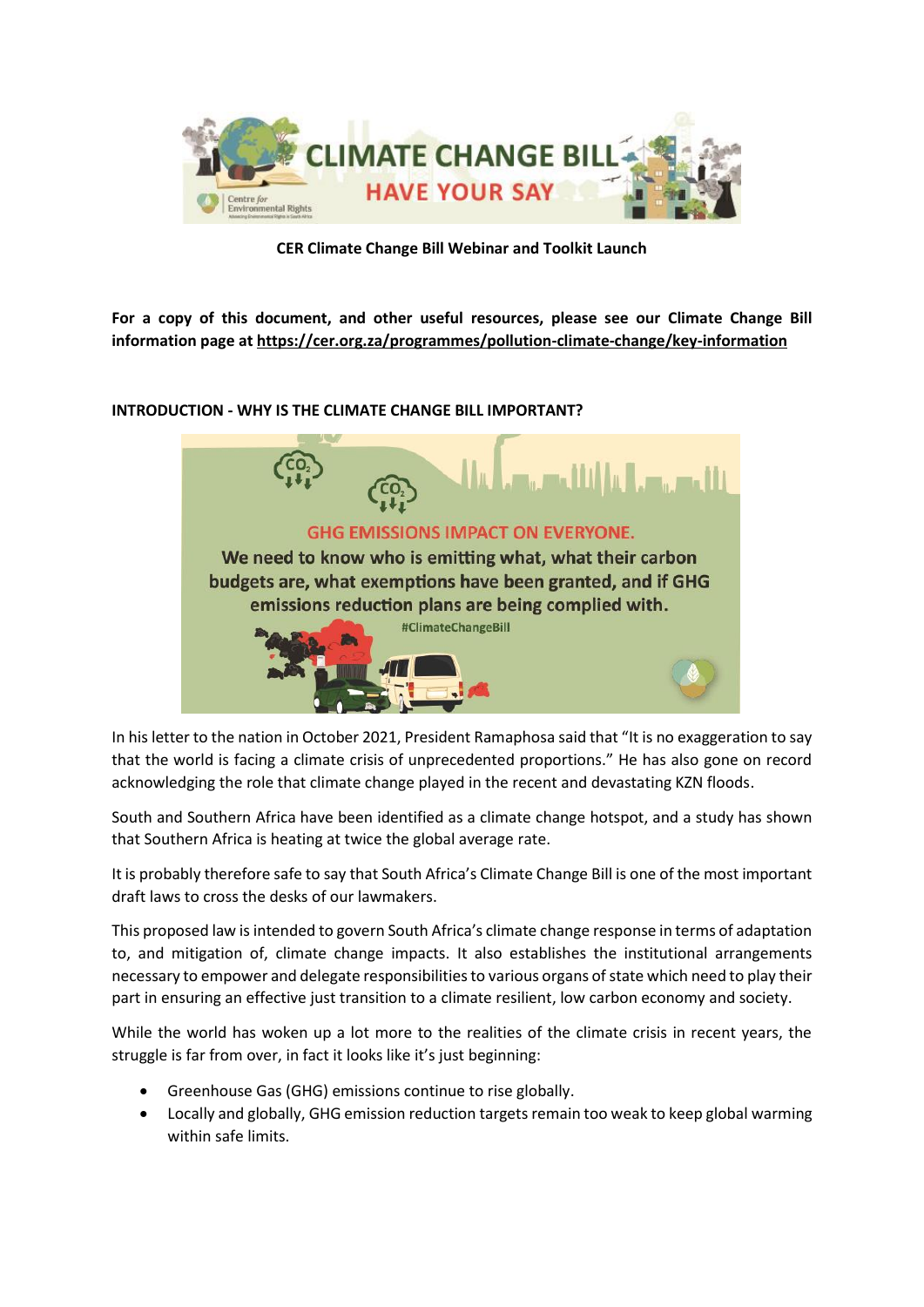- Successive meetings of the United Nations Framework Convention on Climate Change (UNFCCC) - and the annual Conference of the Parties (COP) meetings, fail to deliver adequate agreements and actions that ensure safety.
- Our government continues to make decisions that contradict its statements on the need to take urgent climate action. It continues to support and drive climate harming activities such as:
	- o Seeking to build new coal-fired power stations and coal mines;
	- o Rolling out massive infrastructure for climate-harming fossil gas-to-power projects;
	- o Supporting risky GHG emission-intensive industrial projects like the proposed Musina-Makhado Special Economic Zone (MMSEZ) to be developed in northern Limpopo; and
	- o Exploring onshore and offshore fossil fuel deposits.

#### **THE LAWMAKING PROCESS**



The Climate Change Bill was drawn up by the Department of Forestry, Fisheries and the Environment, and the Minister has tabled it in Parliament. The Bill was formally tabled by Minister Creecy in Parliament on 18 February 2022. In March 2022, the Minister briefed the Parliamentary Portfolio Committee on Environment, Forestry and Fisheries.

This committee will now oversee the passage of the Bill through the public engagement process, and has called for written comments, or submissions, on the Bill. These are due on the 27<sup>th</sup> of May 2022.

The committee has the discretion to call for public hearings, and **this is why it is important that people call on the committee to hold public hearings on the Bill and necessary regulations to govern SA's climate response.**

Once this phase of the process is complete, the Bill will go through the National Council of Provinces (NCOP) and then be considered by each provincial NCOP's Select Committee on Land Reform, Environment, Mineral Resources and Energy. Each committee will receive a briefing on the bill so that its members can tell their respective provincial legislatures about its contents. The bill will then be considered by each of the nine provincial legislatures. There may be further public participation opportunities at this stage. After this, the Bill will go back to the NCOP.

If the NCOP passes the bill, it will go to the President for assent and signature. If the NCOP rejects or amends the bill it goes back to the National Assembly for reconsideration. If the National Assembly accepts the amended Bill, it will go to the President for his assent. If the National Assembly rejects the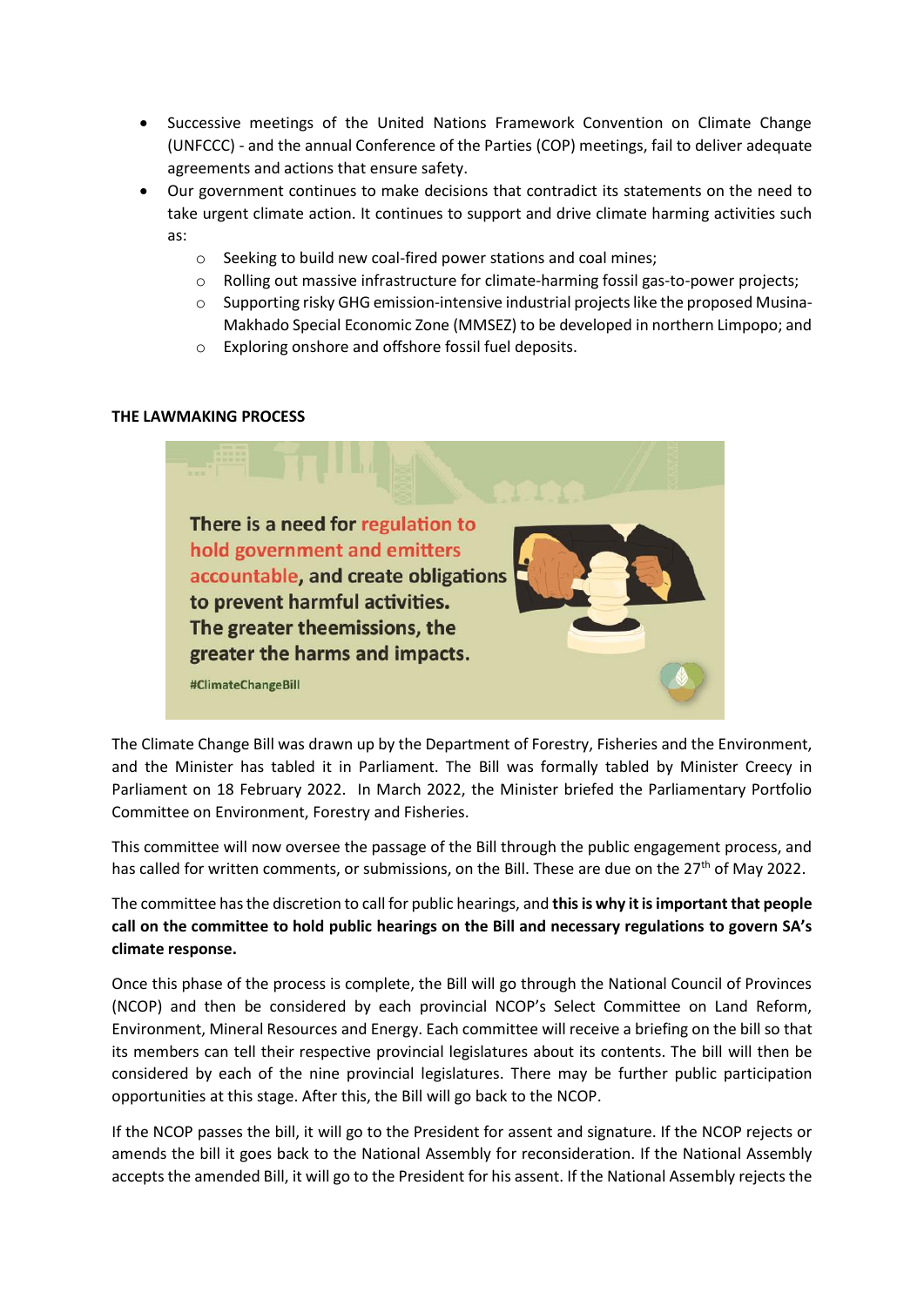NCOP amendments, the Bill goes to a Mediation Committee comprising of Members from the National Assembly and Members of the NCOP. If the Mediation Committee is unable to agree or reach a solution within 30 days of the Bill's referral to it, the Bill lapses.

The Bill will become the Climate Change Act once it is assented to by the president and signed.

# **EXPLAINER: SOUTH AFRICA'S NATIONALLY DETERMINED CONTRIBUTION (NDC):**

The NDC is a mechanism that came into being via the Paris Agreement - a global agreement on climate change response. Each country that is a party to the Paris Agreement is responsible for adopting and submitting an NDC. An NDC includes a target adopted by nations. The target is required to reflect their highest possible ambitions and commitments in terms of reducing GHG emissions.

Along with most of the 196 signatory nations, South Africa submitted its first NDC in 2015. This NDC had GHG emission reduction targets, which (if all states were to adopt a similar target) would put the world on track for a global 4°C temperature increase.

In 2021 the NDC was updated and now incorporates targets which bring the trajectory down to a 2°C increase, still well above the 1.5°C increase that science tells us is far less dangerous. So, while it is an improvement on the 2015 NDC commitment, the 2021 NDC is still not ambitious enough to ensure a safe and liveable climate for all.

# **GUIDELINES ON WRITTEN SUBMISSIONS**



The South African Constitution makes provision for public involvement in law-making, oversight and other processes of Parliament. South Africa's democratic system not only provides for citizens to elect their representatives, but also allows citizens to have a say in matters that affect them.

One of the ways that the public can make their voices heard is by making submissions to the National Assembly Committees, the National Council of Provinces Committees or Joint Committees.

For submissions from the public to be effective, content and format need to be considered carefully when making comments.

It is important that a submission is easily read and understood by the Members of committees – any objections and recommendations should be clearly stated upfront.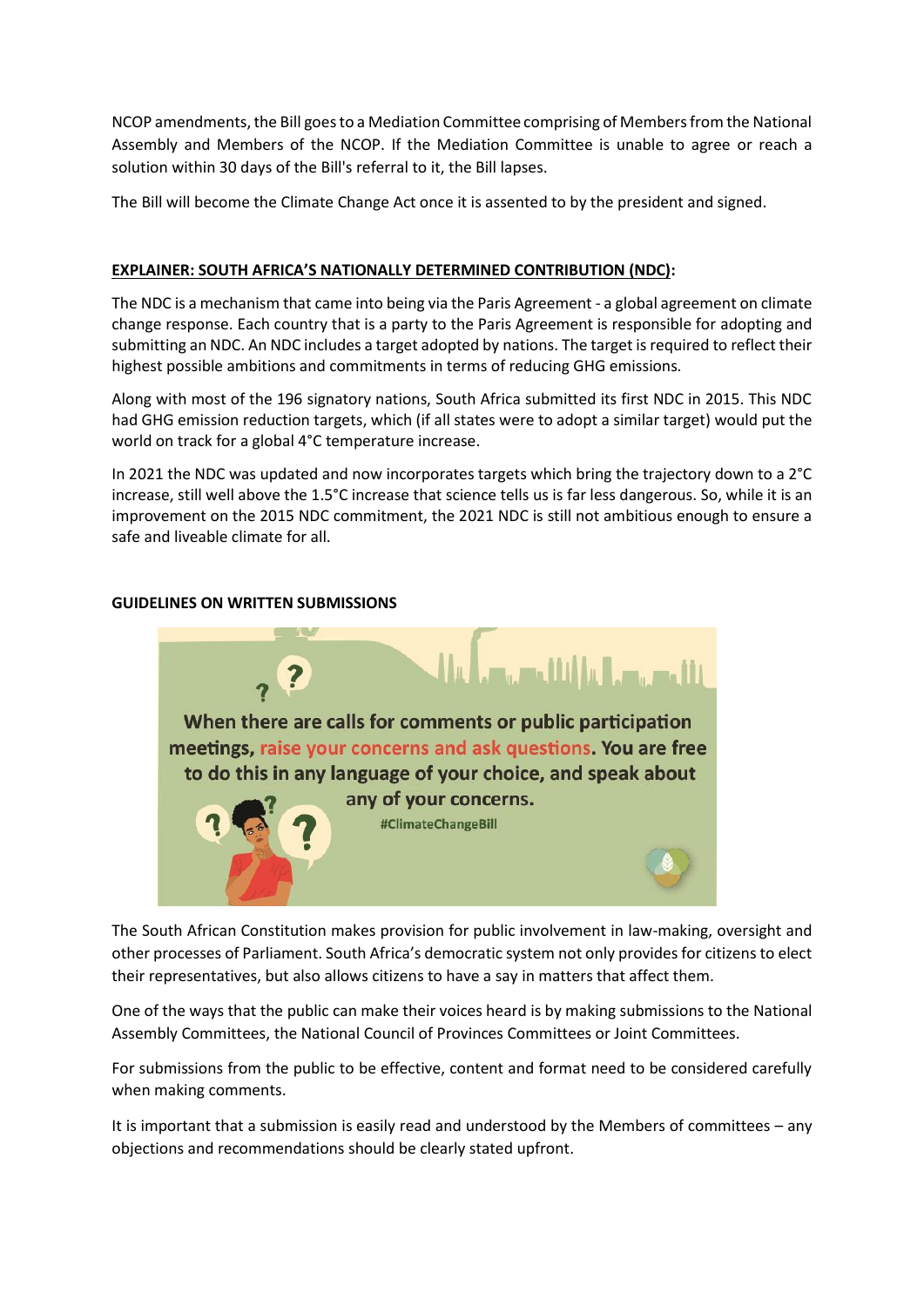#### **WHAT IS A SUBMISSION?**

A submission is the presentation of views or opinions on a matter or piece of legislation under consideration by a committee of Parliament.

Submissions may be presented in your language and tone of your choice. A submission does not need to be technical in nature.

Submissions are usually in written form. They can be reinforced through oral representation to the committees, if the person or group who has made the submission is invited to make an oral presentation.

Making submissions creates an opportunity for any member of the public to propose changes or suggest possible actions to ensure that the laws passed by Parliament, or any other matter being considered by Parliament, serve their purpose and are in the public interest.

### **HOW TO WRITE A SUBMISSION?**

While there is no set format for a submission to a committee, it should be well thought out and easy to read.

The following suggestions may help to achieve this:

- Heading Head your submission with the name of the committee to which it is addressed and the full title of the Bill or topic.
- Who is it from? Clearly state whom the submission is from. State your name or give the name of the organisation you represent.
- Contact Details Include a contact address and daytime telephone number. If for private reasons you do not wish those details to be publicly released with your submission, state this in a covering letter and leave it off the submission itself.
- Do you wish to appear before the Committee? Clearly indicate whether you would like the opportunity to address the committee in person. If you represent an organisation and you wish others to appear with you before the committee, either for support or to speak, include their names and roles.
- Your organisation If you are writing on behalf of an organisation, give brief details of the organisation's aims, membership and structure. Make sure that you have the authority to do so and note your position within the organisation.
- Who else supports you? You may note how widely you have consulted during the writing of the submission. Your submission may have more standing if it has a wide support base.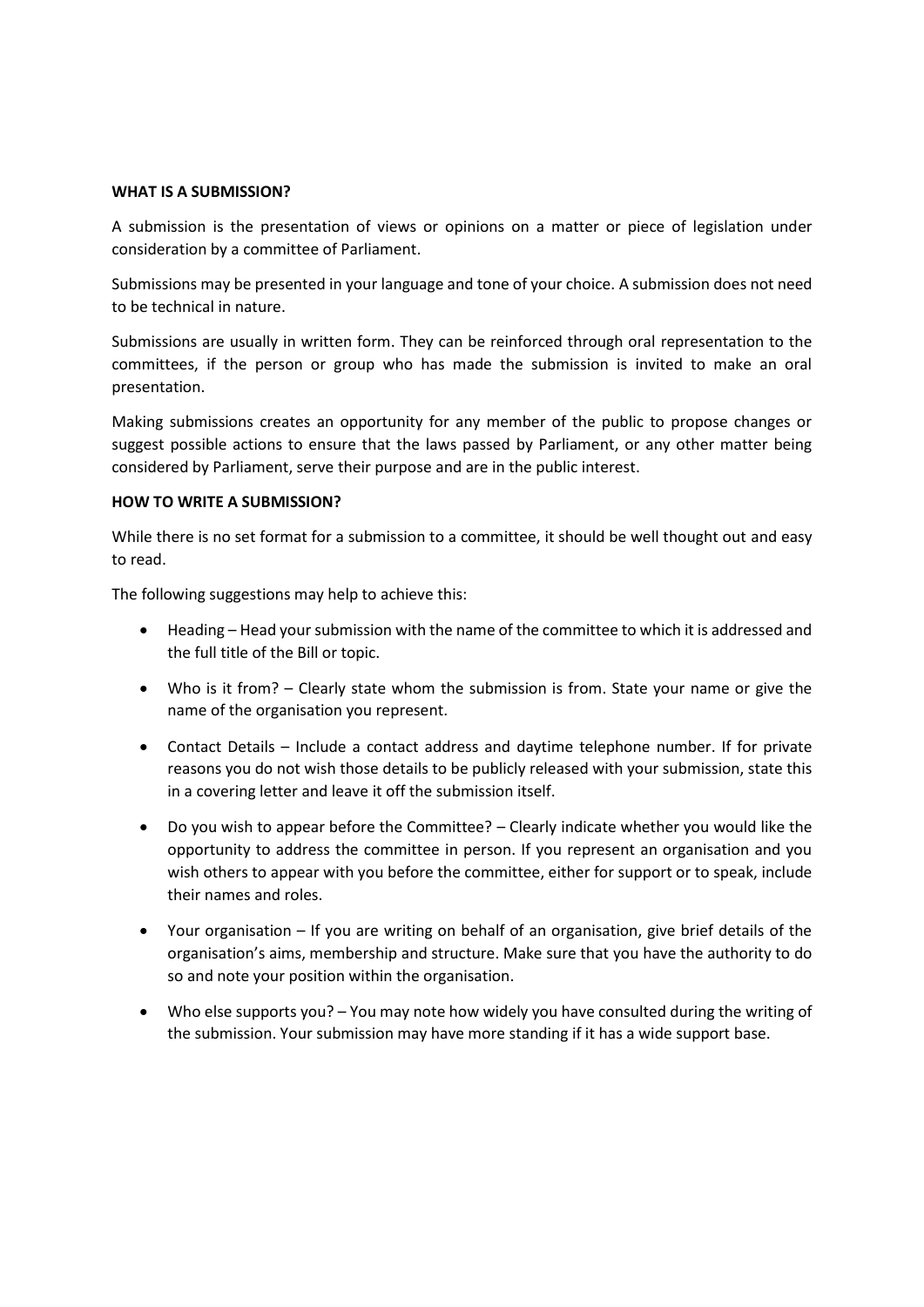Tell your story:

- Share your concerns, objections and questions and link them to the Bill or issue in question.
- Tell your personal story and describe your circumstances and how the climate change, and Bill impact on you.
- Be appropriately respectful in your tone, this is a formal document, but at the same time feel free to express any strong concerns or objections that you may have.
- Be relevant, keeping your comments relevant to the Bill, although you can express your general concerns about climate change to explain your specific concerns or objections about the Bill
- REMEMBER: Your comments and input may not result in changes to the Bill, but they will be heard or read, and considered by the portfolio committee. And in this way committee members will be conscientised about the concerns of the people on climate change and South Africa's response.

# **THIS SUBMISSION**

This will be a written submission on the Climate Change Bill that was tabled in Parliament in February 2022.

Submissions are made to the Parliamentary Portfolio Committee on Environment, Forestry and Fisheries:

- E-mail comments to: Ms Tyhileka Madubela at [climatechangebill2022@parliament.gov.za](mailto:climatechangebill2022@parliament.gov.za) by no later than **Friday**, **27 May 2022**
- Enquires to Ms Tyhileka Madubela at [tmadubela@parliament.gov.za](mailto:tmadubela@parliament.gov.za) and cell 083 709 840
- Call for comments issued by: Ms AF Muthambi, MP Chairperson of the Portfolio Committee on Environment, Forestry and Fisheries

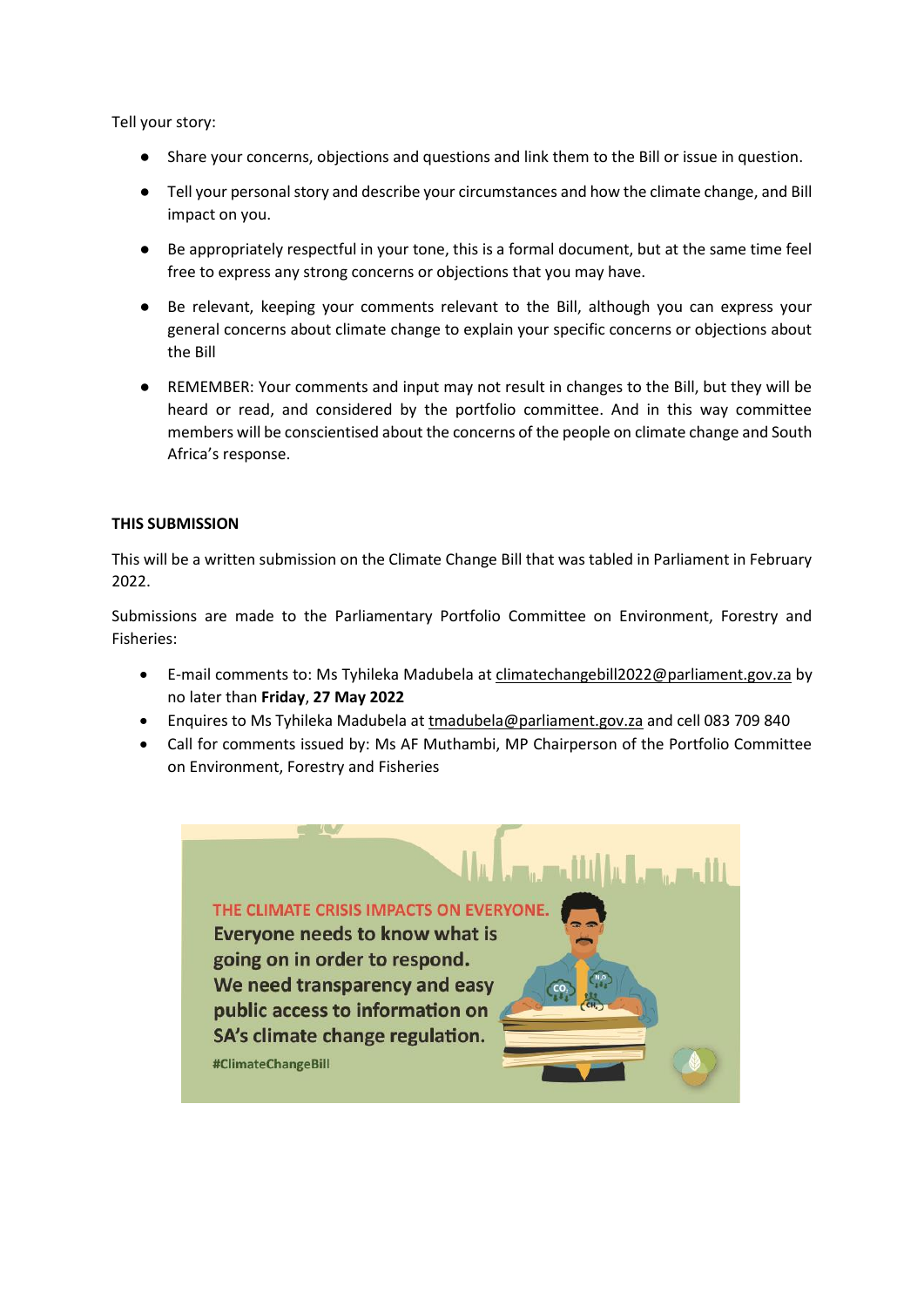# **TOOLKIT**

## *Notes and Disclaimer:*

- *This is a guideline to offer ideas and information for you to use when you create a submission.*
- *Ensure that what you say aligns with your own views, and is true for you and your situation. You may be asked to explain your comments in more detail if invited to do a presentation.*
- *Use your own words as much as possible.*
- *The information in this toolkit, and any statement made or views expressed by the CER, do not constitute legal advice*.

## **The law-making procedure for the Bill.**

1. **Requesting or demanding extensive, appropriate and effective public participation hearings during the law-making process of the Bill**.

**The Need:** The Climate crisis affects everyone, and the Climate Change Bill will profoundly influence how effective or ineffective South Africa's climate change response is. It is important that many and diverse voices are heard raising questions and concerns about the Bill so that it can be strong, effective, just and fit for purpose. Public participation hearings are an effective way of doing this, and an exercise in sound democracy.

It is also important that these hearings are conducted properly to ensure that they are meaningful and ensure effective democratic involvement in this law-making process.

## **Issues to think about for your submission:**

- Urge the Portfolio Committee to ensure that there are meaningful public participation meetings to hear concerns and question about the Bill.
- Request, urge or demand that hearings are held in your city, town or area BUT that they must also be held widely across the country so that diverse people, and people and communities that are often overlooked, also have an opportunity to be heard.
- Given that youth and women are most exposed to the impacts of climate change, it is important that their voices are heard and that they have an adequate opportunity to participate in these processes.
- Hearings must be conducted in a spirit of ensuring that views and voices are listened to.
- Knowledgeable interpreters need to be available so that participants can express themselves in a language of their choice.
- Technical information must be made sufficiently understandable, and clear and accurate explanations should be given.
- Venues need to be accessible.
- Clear and timeous notice for hearing must be given, at least 2 weeks' notice is necessary
- The committee should ensure resources (data and transport costs) are provided as much as is reasonably possible to ensure participation.
- Facilitators should be chosen who are able to provide answers to questions during the hearings as far as possible.
- All questions (as well as answers to the questions), views and objections should be recorded and made public.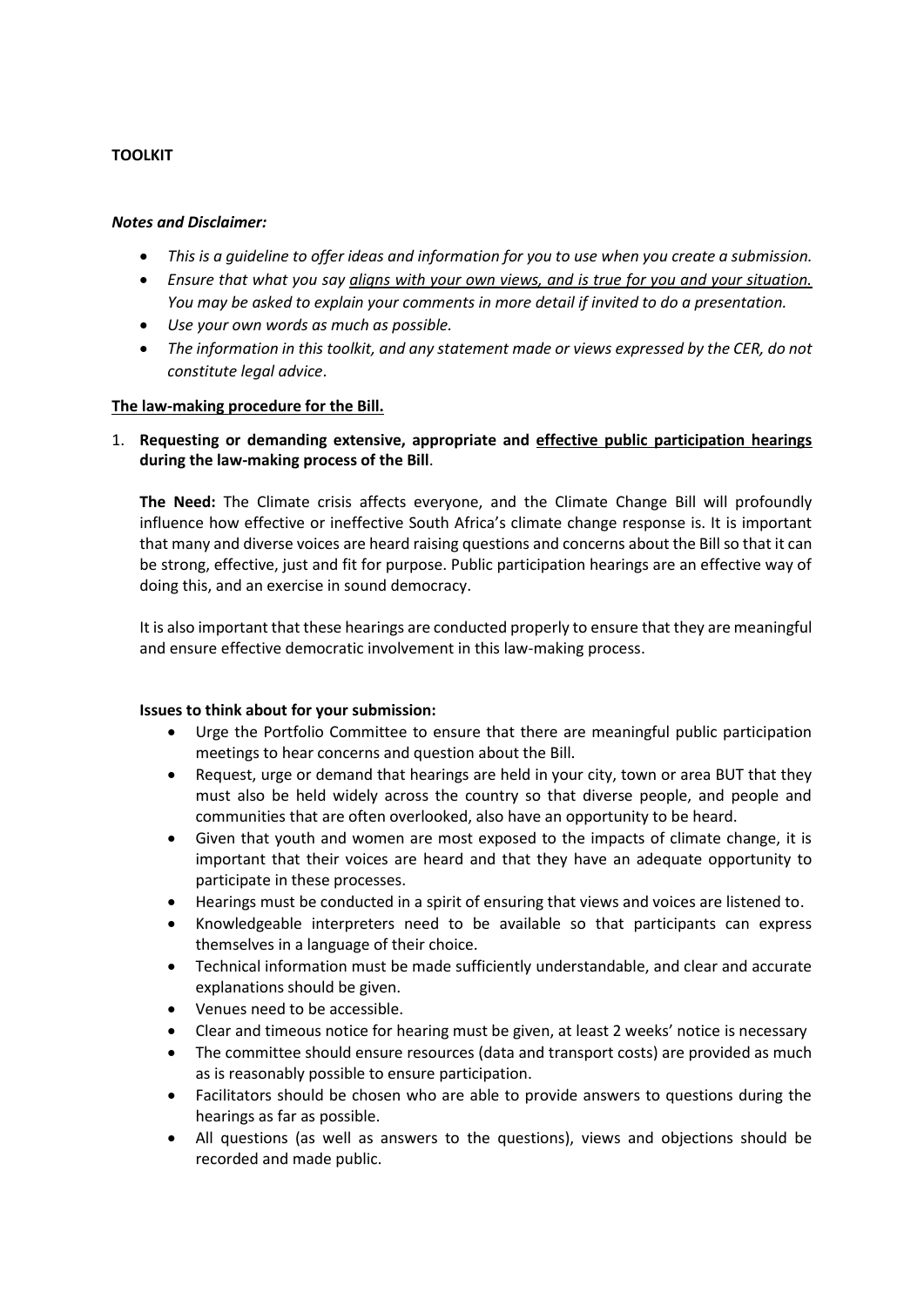#### **General comments on the Bill**



**2. Requesting or demanding adequate access to information and transparency for all important matters regulated by the Bill.**

**The Need:** Because the climate crisis impacts on every person, community, business and social activity, people need information in order to understand how the country's climate response is progressing, and how the different role-players are responding in terms of exercising their mandates and responsibilities.

**What the Bill says:** The Bill says that any information that is provided to government must be made available to the public subject to the Promotion of Access to Information Act (PAIA) and the Protection of Personal Information Act (POPIA).

**The Concern:** This provision in the Bill is weak, in that both PAIA and POPIA have grounds on which the providing of information can be refused, for example on commercial grounds. These grounds have been known to be abused by entities not wishing to disclose certain information needed for the protection of rights. Furthermore, the processes required by PAIA and POPIA are timeconsuming and can be costly and overly burdensome – not conducive to easily and quickly obtaining real-time information on issues of SA's climate response and progress in relation to GHG emission reductions – information which should be readily accessible by default. The wording of the clause also suggests that information generated by the Minister or Department of the Environment does not need to be made publicly available.

#### **Issues to think about for your submission:**

- Request or demand that information is provided in an easy to understand format, is comprehensive and is easily available to members of the public without having to request it or go overcome complicated hurdles or procedures.
- In particular, we need access to information on the performance of emitters regarding GHG emissions reduction responsibilities – what carbon budgets are assigned to them, if there are any exemptions and if they are complying.
- We also need access to information on adaptation and climate response plans from different sectors and ministries (example energy, agriculture, transport, water) as well as from municipalities and provinces. Climate adaptation is necessary to keep us safe, and will often involve changes to the way we live and work. We need to know what is planned so that we can respond adequately, and we also need to be able to make informed input into these plans. Without information we cannot participate in the protection of our rights and our lives and livelihoods.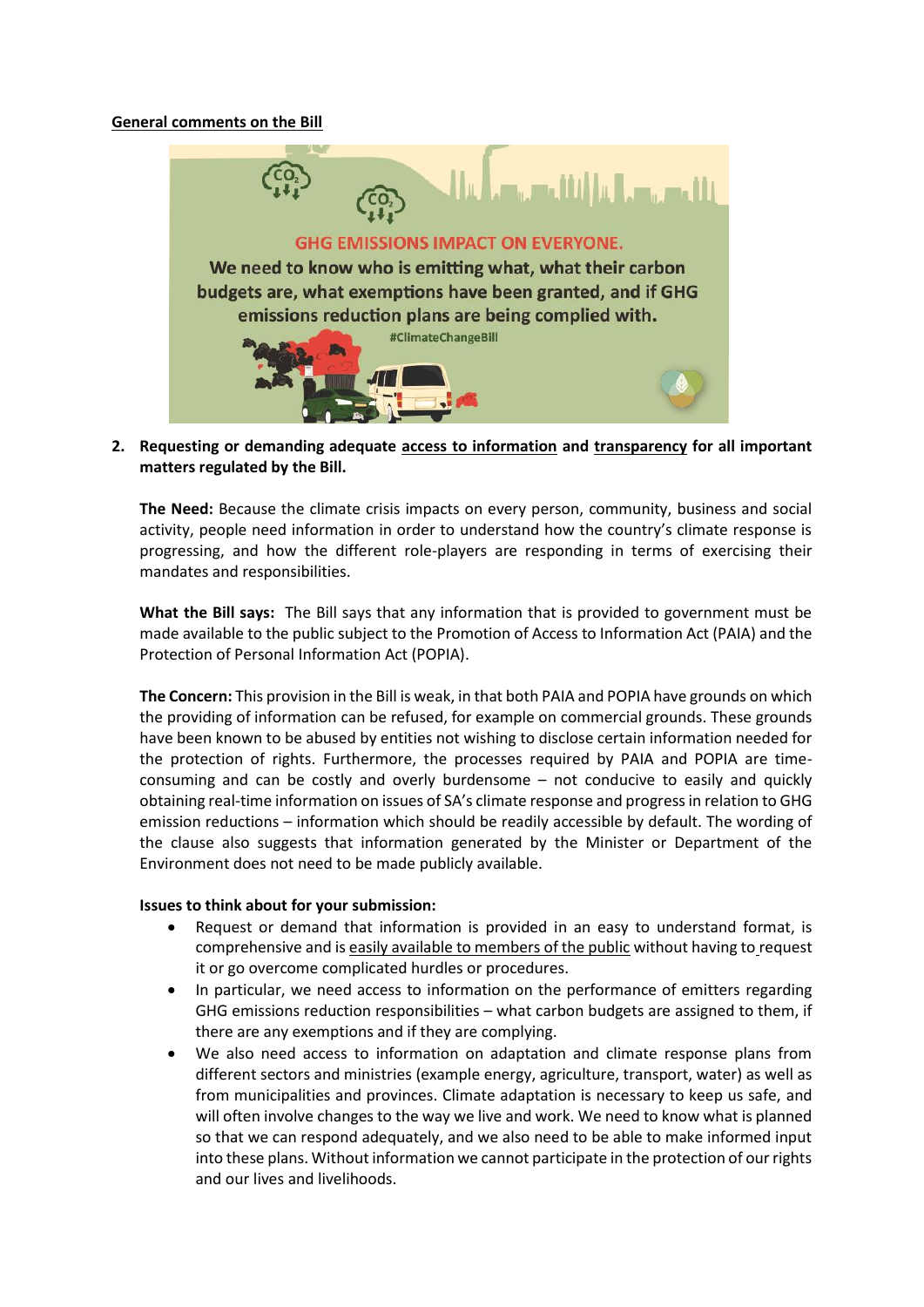Some climate change laws around the world (for example Fiji and Guatemala) provide for a web-based information platform that anyone can access in order to see these and other key pieces of information relating to the country's climate response.

# 3. **Requesting or demanding that the timeframes and deadlines in the Bill reflect the urgency of the climate crisis and the need to respond effectively.**

**The Need:** The science tells us that this is a decade where decisive action in terms of GHG emissions reduction needs to be taken in order to prevent or minimise climate risk and harmful impacts. We need to reduce GHG emissions by 45% by 2030 to stay within 1,5°C "safe" level of global warming. The United Nations Intergovernmental Panel on Climate Change (IPCC) has released most of its 6<sup>th</sup> assessment report, which presents the latest and widely accepted science around climate change adaptation, mitigation and the physical impacts of climate change. See <https://www.ipcc.ch/assessment-report/ar6/> for the reports including summaries. The Bill must enable and compel this action.

We are also seeing that the impacts of climate change are intensifying and causing a lot of damage, including the recent floods in KZN and the droughts that have recently been experienced in parts of South Africa. We need to see adaptation measure being implemented urgently and as a top priority.

**What the Bill says:** There are no timeframes or deadlines for important provisions such as assigning carbon budgets to emitters (how much companies and entities are allowed to emit in terms of GHGs) or Sectoral Emissions Targets (how much each sector – such as energy, agriculture, transport – is allowed to emit). There are also no timeframes compelling the Minister to set an emissions trajectory (the pathway that plots and manages GHG emissions reduction over time).

On the adaptation side, many of the important climate change response plans are not required to have to be completed for a number of years in terms of the Bill. In the case of different ministries, the deadline for adaptation plans is 4 years after the Climate Change Act comes into being, and in the case of municipalities and provinces, this deadline is a full 5 years away.

## **Issues to think about for your submission:**

- Urge the government to include deadlines on the determination of an emissions reduction trajectory, the assignment of carbon budgets and the completion of sectoral emission targets.
- Express concern that the long lead times on adaptation and climate response plans leaves people, communities and businesses at risk form climate change impacts. While some of this planning is complicated and will take time, climate adaptation should be on the top of the agenda for organs of state now already.

# **4. The Bill must contain the safest and most cautious targets according the latest and best available science.**

**The Need**: South Africa, like all other nations, needs solid and suitably ambitious targets in order to reduce GHG emissions sufficiently to avoid dangerous global warming levels. South Africa is warming at twice the global average rate – meaning. For example, that a 2°C temperature increase globally equates to a dangerous 4°C warming in SA. For this reason, South Africa and its government have a Constitutional imperative to reduce GHG emissions and limit temperature increases and the associate climate impacts.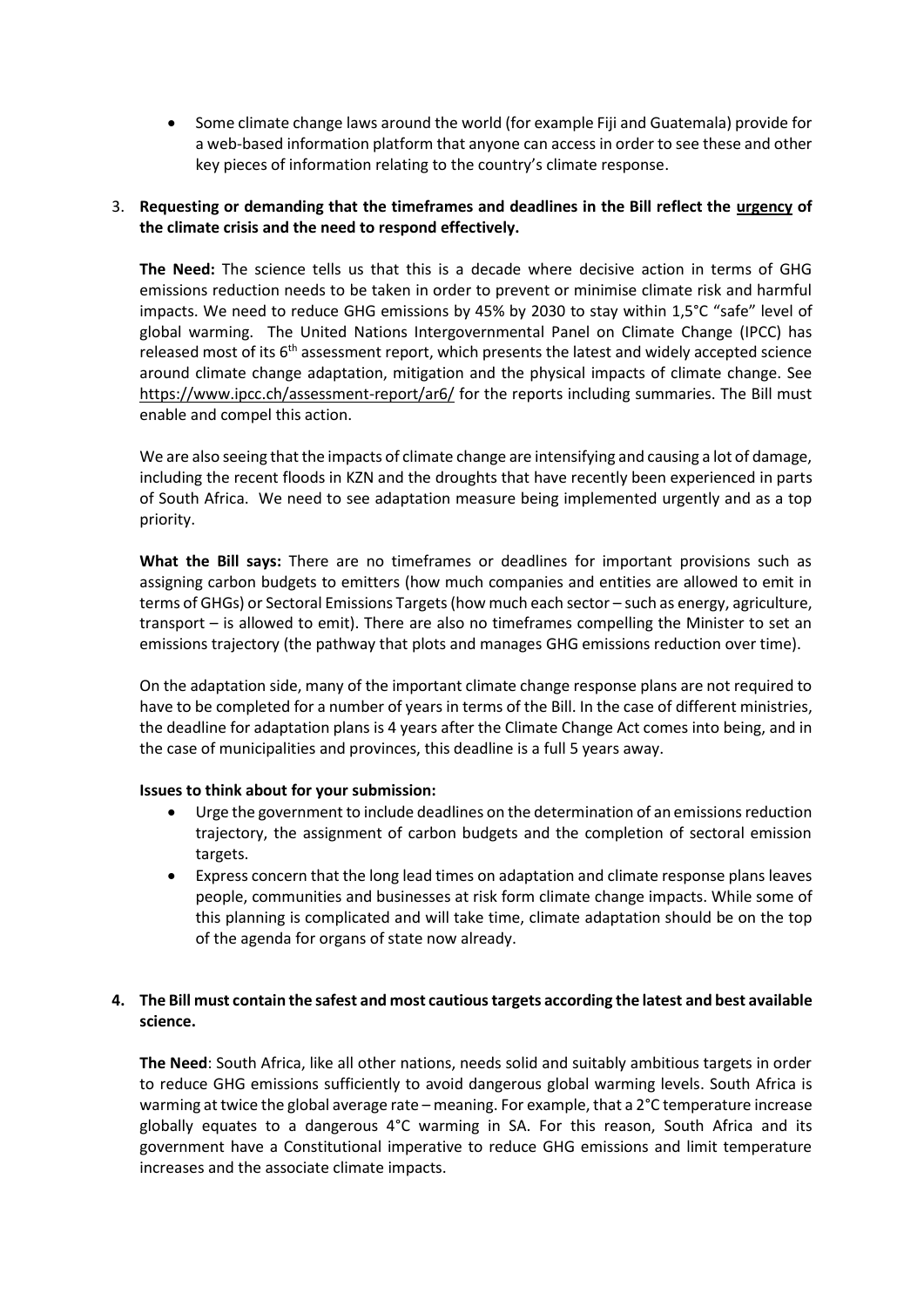**What the Bill says:** The Bill provides that the Minister must set a GHG emissions trajectory – a target for GHG emissions in South Africa, in other words. There is, however, no timeframe stipulated for her to do that. The Bill further says that the 2015 NDC (not the 2021 NDC update) will be deemed to the emission trajectory until such time as the Minister determines a new one, leaving us in a very precarious position, with an outdated and unacceptable GHG emissions target (weaker than our international commitment in the current 2021 NDC) being set in national legislation. The Bill is silent on any Net Zero by 2050 targets, which have also been urged by the science (note comment on Net Zero under "Issues to think about" below), along with a 45% decrease in emissions by 2030, in order to stay within the "safe" 1,5°C of warming.

## **Issues to think about for your submission:**

- The inclusion of the 2015 NDC as an interim emissions trajectory is not acceptable. This trajectory puts us on a very dangerous path of an up to 4°C global temperature increase (up to 8°C for South Africa). In addition, it will lead to South Africa being seen globally as unambitious, compromising our ability to access climate finance and international support for our climate response. At the very least, the 2021 NDC update should be included for now, even though this too needs to be strengthened.
- There should be a long term target of net zero by 2050 included in the Bill, including interim targets that are progressively more ambitious. There also needs to be a clear definition of net zero and an understanding of conditions for its application – for example in light of the unproven removal technologies. And it should not be a crutch to be relied upon by the fossil fuel sector where carbon free alternatives exist.
- There should be an independent body of scientists and experts to provide objective advice on scientific knowledge to inform climate response.

# **5. Penalties, compliance and enforcement must be strong and provide and effective deterrent against excessive GHG emissions and other activities which are harmful to an effective climate response.**

**The Need:** A key characteristic of the climate struggle is that many emitters, and certain government roleplayers, are reluctant or unwilling to undertake the central and vital action of steadily and urgently reducing GHG emissions. If there are inadequate measures to compel this reduction, the Bill runs the risk of being ineffective, or 'toothless'', and insufficient change happens where it is most needed.

**What the Bill says:** Companies and entities ('persons' in the Bill) will be assigned carbon budgets (for which there is no timeframe prescribed). Earlier versions of the Bill provided that persons exceeding their carbon budgets would be subject to a higher carbon tax rate for those excessive emissions, but this has been removed. Statement in the 2022 Budget speech by the Finance Minister, as well as by Minister Creecy, have indicated that this will still be the measure that will be used to encourage emissions reduction.

The only offence in the Bill relates to a failure to provide a GHG mitigation plan.

## **Issues to think about for your submission:**

- Emitting carbon emissions in excess of the carbon budget should be made an offence, so that those emitters who are negligently or intentionally exceeding their carbon budgets are subject to penalties and able to be prohibited from doing so.
- Providing false, misleading or incomplete information in terms of provisions of the Bill, should also be an offence.